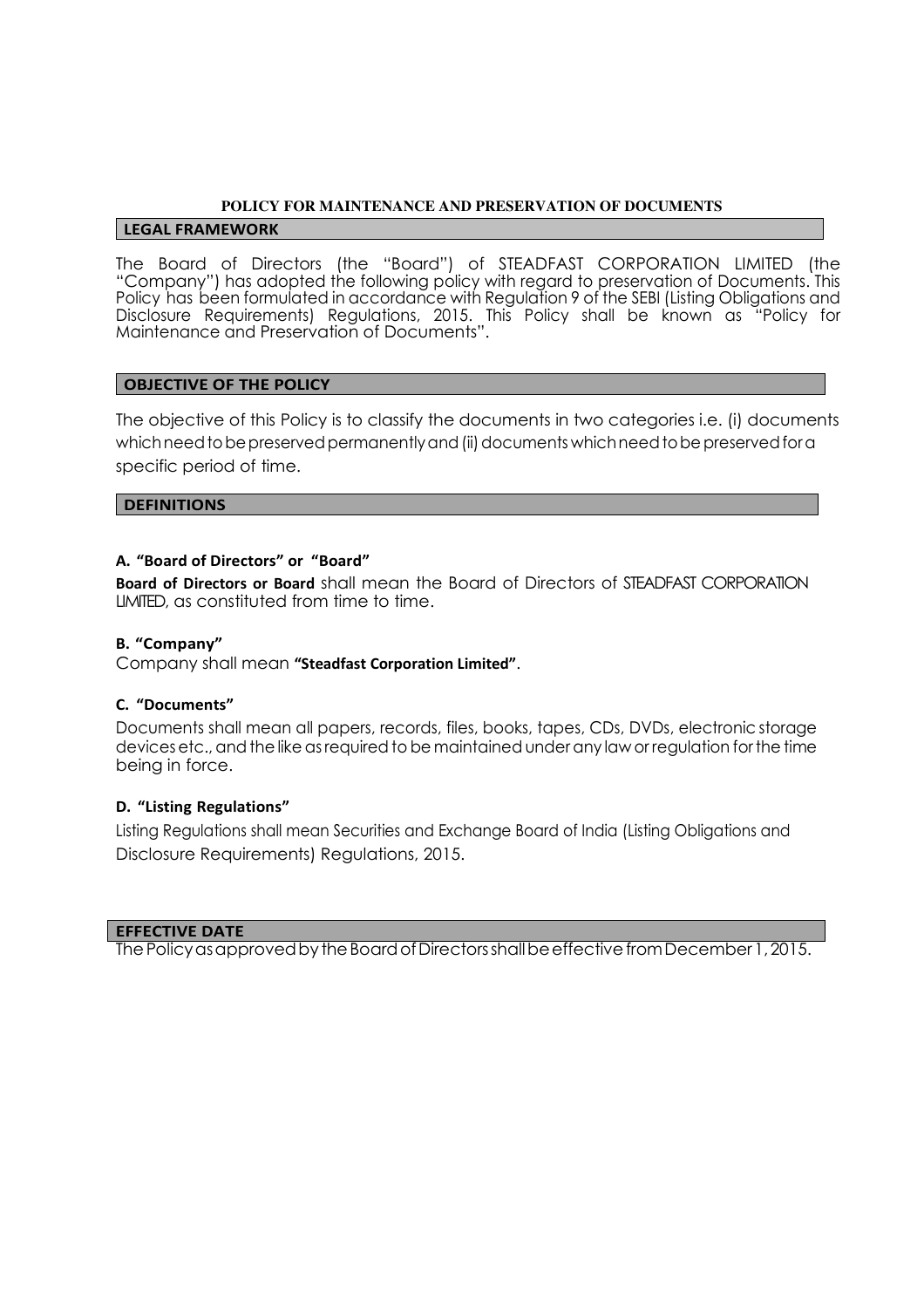### **POLICY**

 $\mathbf{r}$ 

This policy sets the standards for managing, storing and preservation of documents of the Company broadly classified in the following two categories: **Temporary and Retained**

A. Following are the documents of a permanent nature shall be maintained and preserved permanently by the Company subject to the modifications, amendments, additions, deletions or any changes made therein from time to time.

Provided that all such modifications, amendments, additions, deletions in the documents shall also be preserved permanently by the Company.

| S.No     | <b>Nature of Document(s)</b>                                                                                                                |
|----------|---------------------------------------------------------------------------------------------------------------------------------------------|
| 01       | <b>Registration Certificates</b>                                                                                                            |
| 02       | Licenses & Statutory Approvals                                                                                                              |
| 03       | Statutory Registers required under applicable laws                                                                                          |
| 04       | Audited financial statements                                                                                                                |
| 05       | Minutes of General Meeting                                                                                                                  |
| 06       | Minutes of Board Meeting                                                                                                                    |
| 07       | Minutes of various Committee Meetings                                                                                                       |
| 08       | Material Agreements/Contracts                                                                                                               |
| 09       | Orders issued by Courts/Statutory bodies                                                                                                    |
| 10       | Investment Documents/proofs including certificates etc.                                                                                     |
| $  \;  $ | Any other document as may be required to maintain permanently in terms of applicable<br>law(s), maintained and preserved from time to time. |

#### **Documents whose preservation shall be permanent in nature**

B. The documents to be maintained and preserved for a specified time period after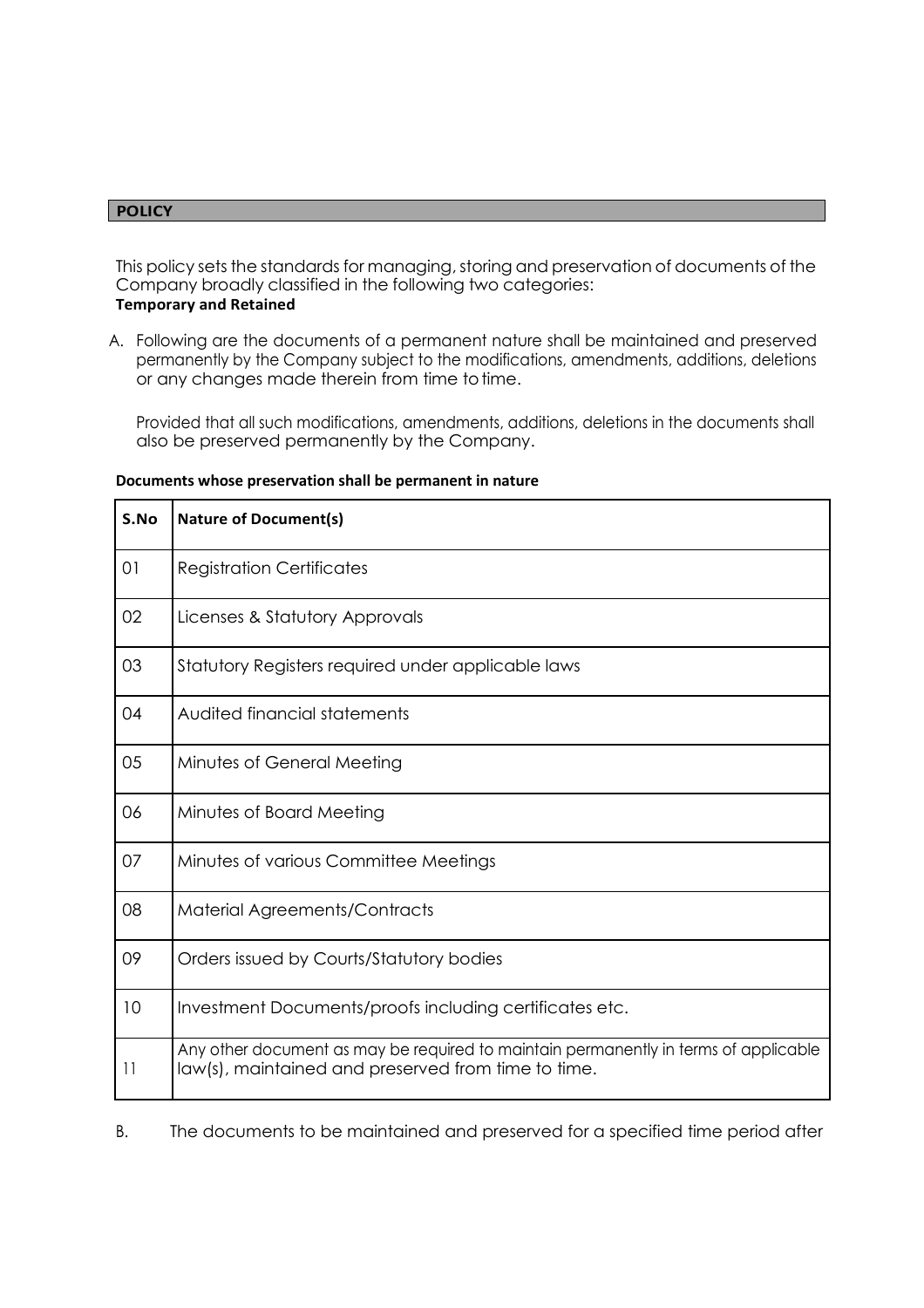completion of the relevant transactions shall be preserved by the Company for the term not less than eight years after completion of the relevant transactions subject to the modifications, amendments, additions, deletions or any changes made therein from time to time.

### **Documents with preservation period of not less than eight years after completion of the relevant transactions**

| S.No | <b>Nature of Document(s)</b>                                                                                                    |
|------|---------------------------------------------------------------------------------------------------------------------------------|
| 01   | <b>Books of Accounts</b>                                                                                                        |
| 02   | Annual Return(s)                                                                                                                |
| 03   | <b>Personnel Documents</b>                                                                                                      |
| 04   | Insurance Policies/ Claims under various policies                                                                               |
| 05   | Correspondences with Departments/shareholders                                                                                   |
| 06   | Non-Statutory Registers/Documents                                                                                               |
| 07   | Films, Videos, CDs, DVDs, tapes etc.                                                                                            |
| 08   | Any other document as may be required to maintain in terms of applicable law(s),<br>maintained and preserved from time to time. |

## **ROLES & RESPONSIBILITIES**

The respective Departmental Heads of the Company shall be responsible for maintenance, preservation and destroying of documents in respect of the areas of operations falling under the charge of each of them, in terms of this policy.

# **GENERAL**

Notwithstanding anything contained in this policy, the Company shall ensure compliance with any additional requirements as may be prescribed under any laws/regulations either existing or arising out of any amendment to such laws/regulations or otherwise and applicable to the Company, from time to time.

# **DESTRUCTION OF DOCUMENTS**

After the expiry of the statutory retention period, the preserved documents may be destroyed in such mode under any instructions approved by the department head(s). Destruction of